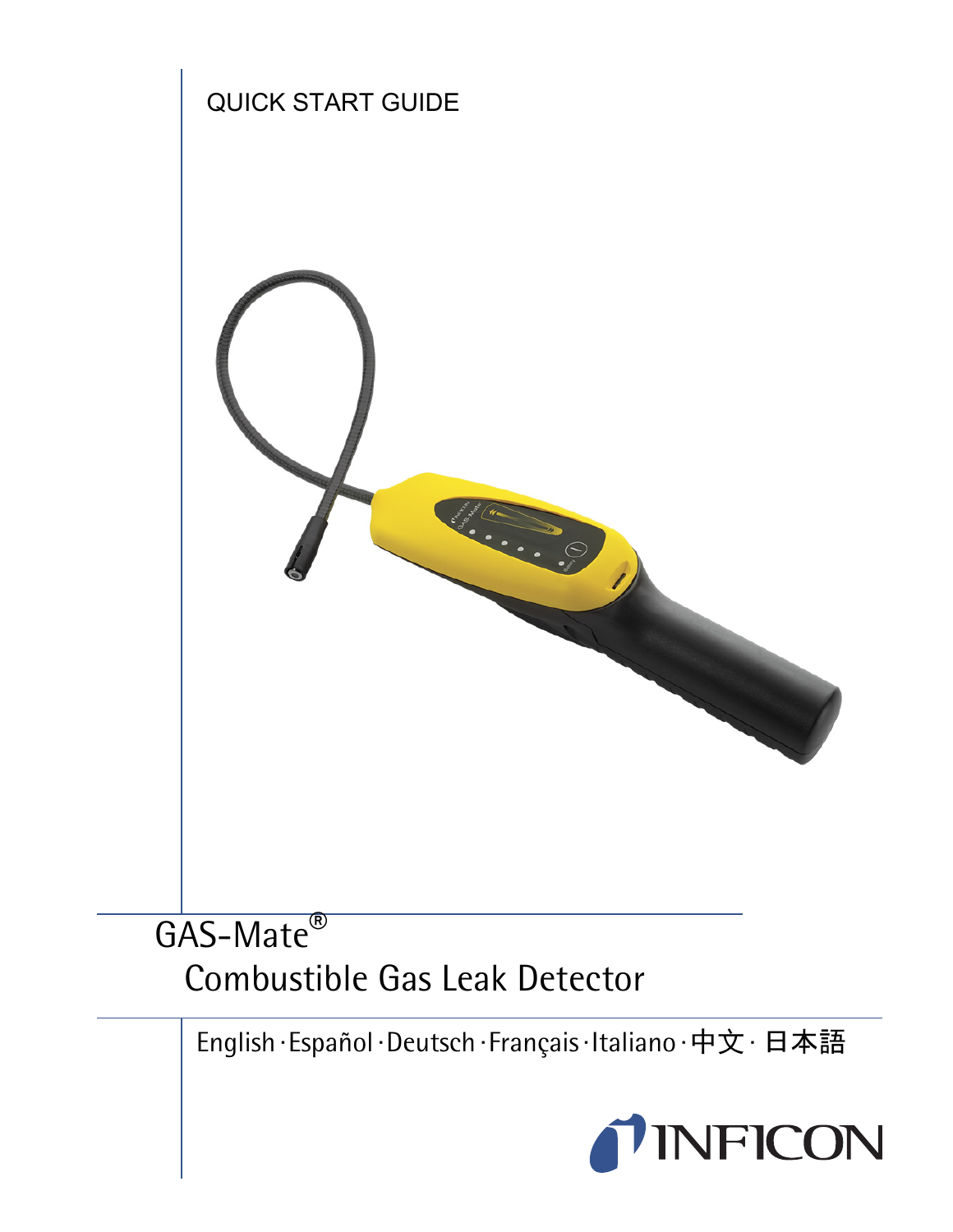

#### **Español**

- 1. Punta/sensor de la sonda
- 2. Indicadores de fuga
- 3. Indicador de batería
- 4. Panel táctil
- 5. Botón de encendido
- 6. Pestaña de liberación
- 7. Tapa de las baterías

### **Deutsch**

- 1. Sondenspitze/Filter
- 2. LED-Anzeige Empfindlichkeit
- 3. Batterieanzeige
- 4. Touchpad
- 5. Ein-/Aus-Schalter
- 6. Entriegelungslasche
- 7. Batteriedeckel

### **Français**

- 1. Embout de sonde/capteur
- 2. Indicateurs de fuite
- 3. Témoin de batterie
- 4. Pavé tactile
- 5. Bouton d'alimentation
- 6. Languette de déverrouillage
- 7. Couvercle de la batterie

### **Italiano**

- 1. Punta/sensore sonda
- 2. Indicatori di fuga
- 3. Indicatore della batteria
- 4. Touchpad
- 5. Pulsante di accensione/spegnimento
- 6. Linguetta di sgancio
- 7. Coperchio del vano batterie

### 中文

- 1. 探针头/传感器
- 2. 泄漏指示器
- 3. 电量指示灯
- 4. 触摸板
- 5. 申源按钮
- 6. 释放片
- 7. ⭫⊖ⴌ

### 日本語

- 1. プローブチップ/センサー 2. リークインジケータ 3. バッテリインジケータ 4. タッチパッド
- 5. 電源ボタン
- 6. リリースタブ
- 7. バッテリカバー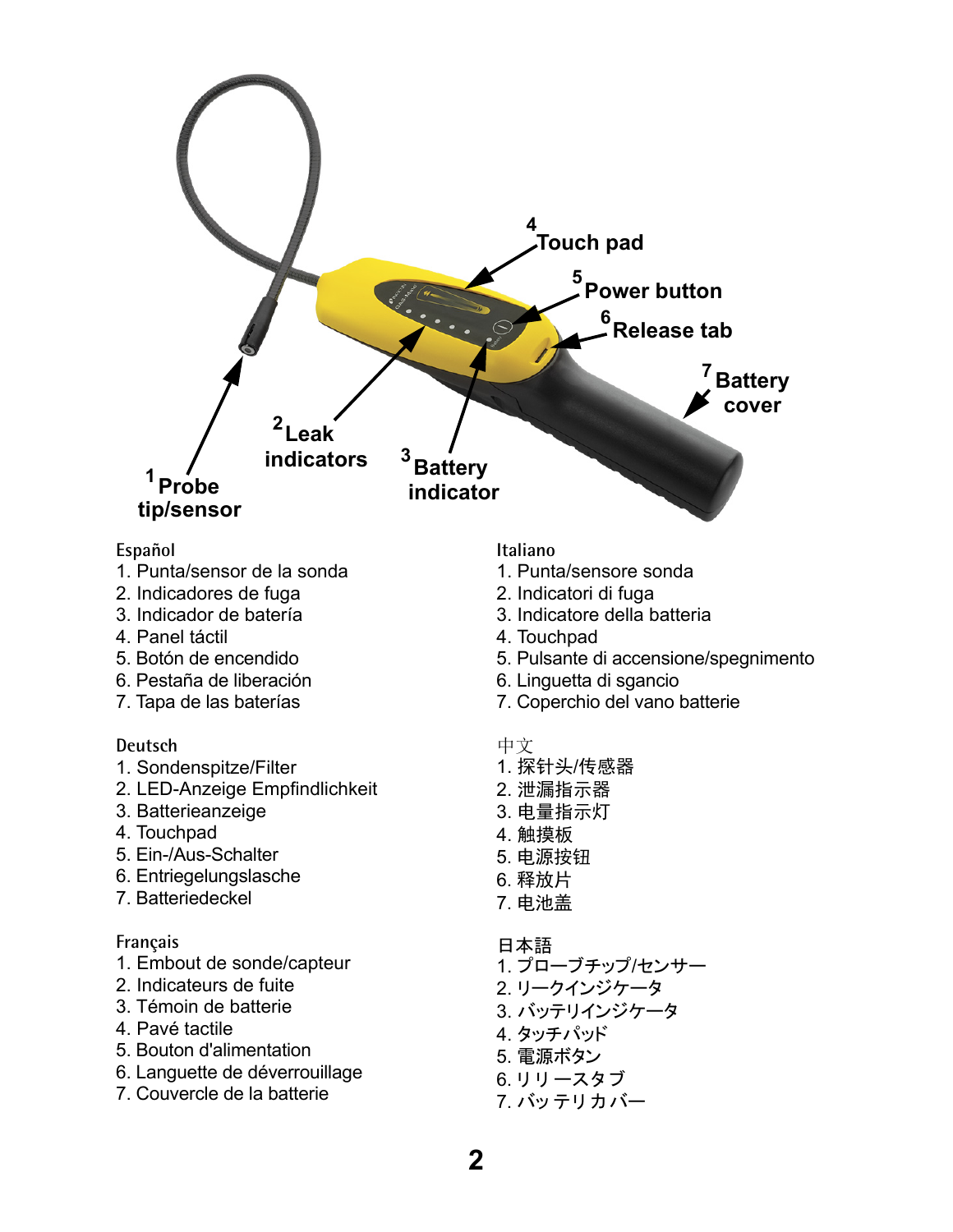# **Included In The Package:**

- GAS-Mate
- Plastic carrying case
- Two Duracell<sup>®</sup> MN1300 "D" cell alkaline batteries
- Combustible gas sensor (pre-installed)
	- **WARNING!:** To prevent ignition of a hazardous atmosphere, batteries must only be changed in an area known to be nonhazardous (i.e., completely free of combustible gas).

# **1. Install Two "D" Cell Alkaline Batteries (Included)**

- a. Depress the release tab using a coin or screwdriver.
- b. Slide the battery cover away from the probe tip to remove.
- c. Insert batteries according to illustration inside battery compartment.
- d. Replace battery cover. Be sure to slide the battery cover along the side rails until the release tab is engaged.

## **2. Turning GAS-Mate On and Preparing for Use**

- a. Long press the power button to turn GAS-Mate On or Off. The Battery indicator will illuminate while GAS-Mate is On.
	- **NOTE:** GAS-Mate should be turned On in an area free of combustible gases.
	- **NOTE:** If the Battery indicator flashes or if the Battery and highest signal indicator both flash, the batteries are low and should be replaced.
- b. Allow GAS-Mate to warm-up from thirty seconds up to two minutes.
	- **NOTE:** GAS-Mate will alarm during warm-up and the highest leak indicator will illuminate. When warm-up is complete, GAS-Mate will beep steadily.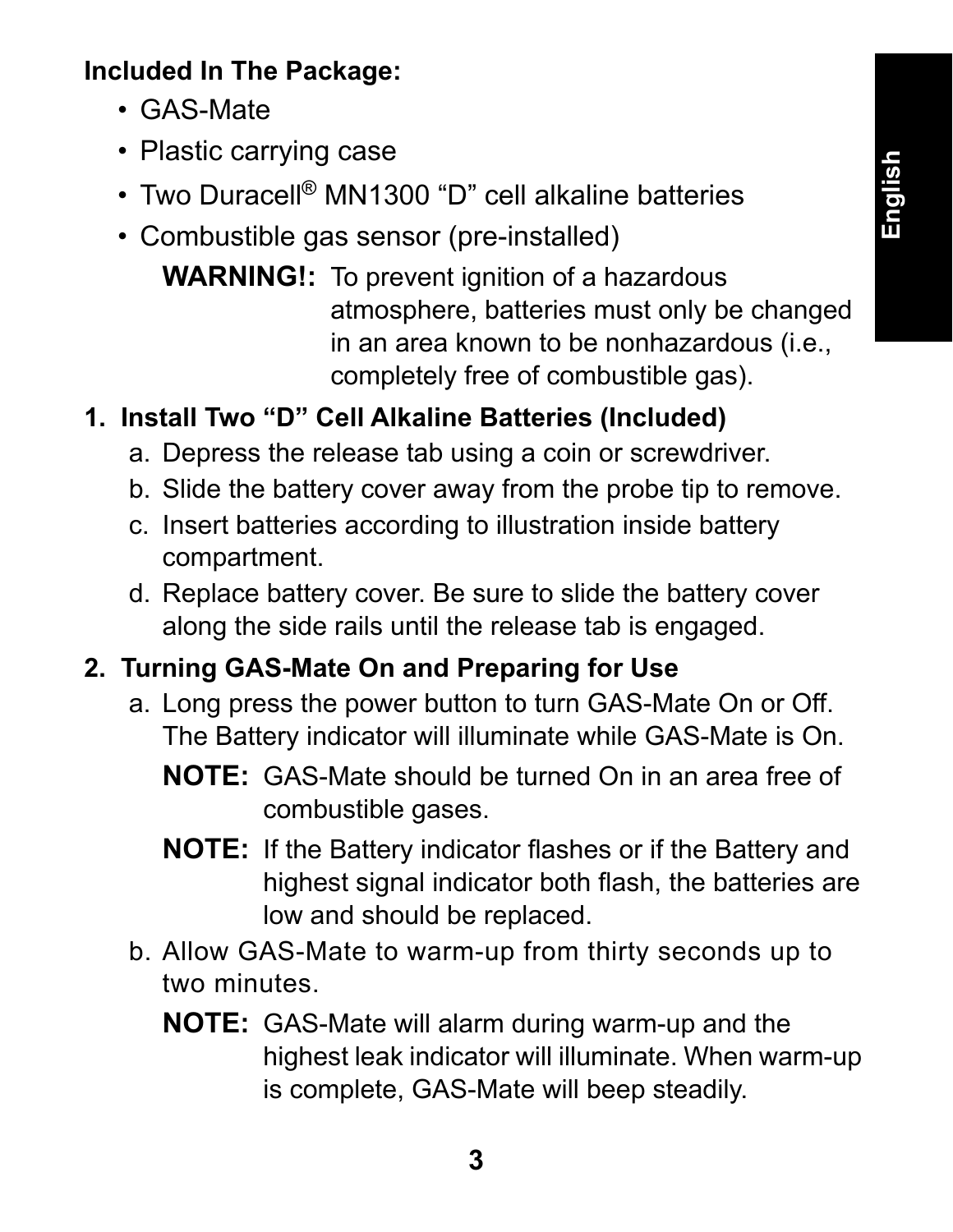- c. If needed, adjust sensitivity by swiping up or down on the touch pad. The leak indicators will illuminate to indicate the sensitivity level.
	- **NOTE:** GAS-Mate defaults to maximum sensitivity on startup. It is recommended to use this setting for most applications.

# **3. Using GAS-Mate to Detect Leaks**

- a. Once warm-up is complete, enter the test area.
- b. Place the tip of GAS-Mate as close as possible to the suspected leak.
- c. Slowly move the probe past each possible leak point. If a leak is detected, GAS-Mate will alarm and the leak indicators will illuminate. Faster beeping or a solid alarm indicate a larger concentration of combustible gas.
	- **WARNING!:** GAS-Mate automatically zeros the background level of combustible gas, so a lack of alarm may not indicate a safe environment.
- d. When a leak is identified, pull the probe away from the leak for a few seconds and then return it to pinpoint the leak.

Download the full operating manual from *www.inficonservicetools.com www.inficonservicetools-europe.com*

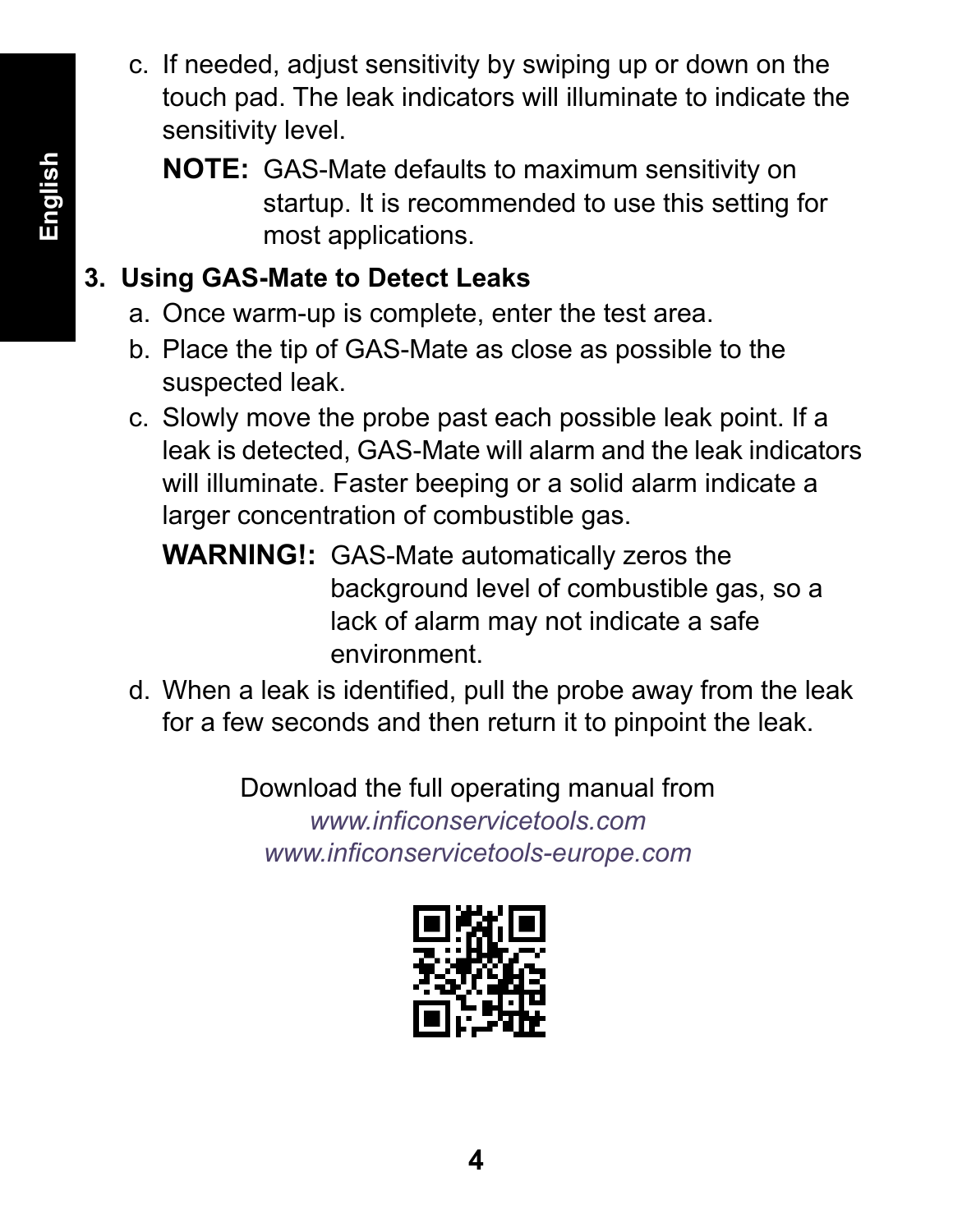## **El paquete incluye:**

- GAS-Mate
- Estuche de transporte de plástico
- Dos baterías alcalinas Duracell® MN1300 "D"
- Sensor de gas combustible (preinstalado)

**¡ADVERTENCIA!:** Para evitar la ignición de una atmósfera peligrosa, las baterías sólo se deben cambiar en una zona que se sepa que no tiene peligro (es decir, completamente libre de gas combustible).

- **1. Instalación de las dos baterías alcalinas de tipo D (incluidas)**
	- a. Apriete la pestaña de liberación con una moneda o un destornillador.
	- b. Extraiga la cubierta del compartimento para baterías, deslizándola hacia afuera.
	- c. Coloque las baterías de tipo D en el compartimento para baterías, tal como se muestra en la ilustración.
	- d. Vuelva a colocar la cubierta del compartimento. Asegúrese de deslizar la cubierta a lo largo de las muescas laterales hasta que la pestaña quede fijada en su sitio.

# **2. Encendido del GAS-Mate y preparación para su uso**

- a. Mantenga pulsado el botón de encendido para encender o apagar el GAS-Mate. El indicador de carga de las baterías se iluminará mientras el GAS-Mate esté encendido.
	- **NOTA:** El GAS-Mate se debe encender en una zona libre de gases combustibles.
	- **NOTA:** Si el indicador de batería se ilumina intermitentemente o si parpadean a la vez los indicadores de batería y de señal más alta, significa que queda poca carga en las baterías y se deben reemplazar.
- b. Deje que el GAS-Mate se caliente entre 30 segundos y hasta dos minutos.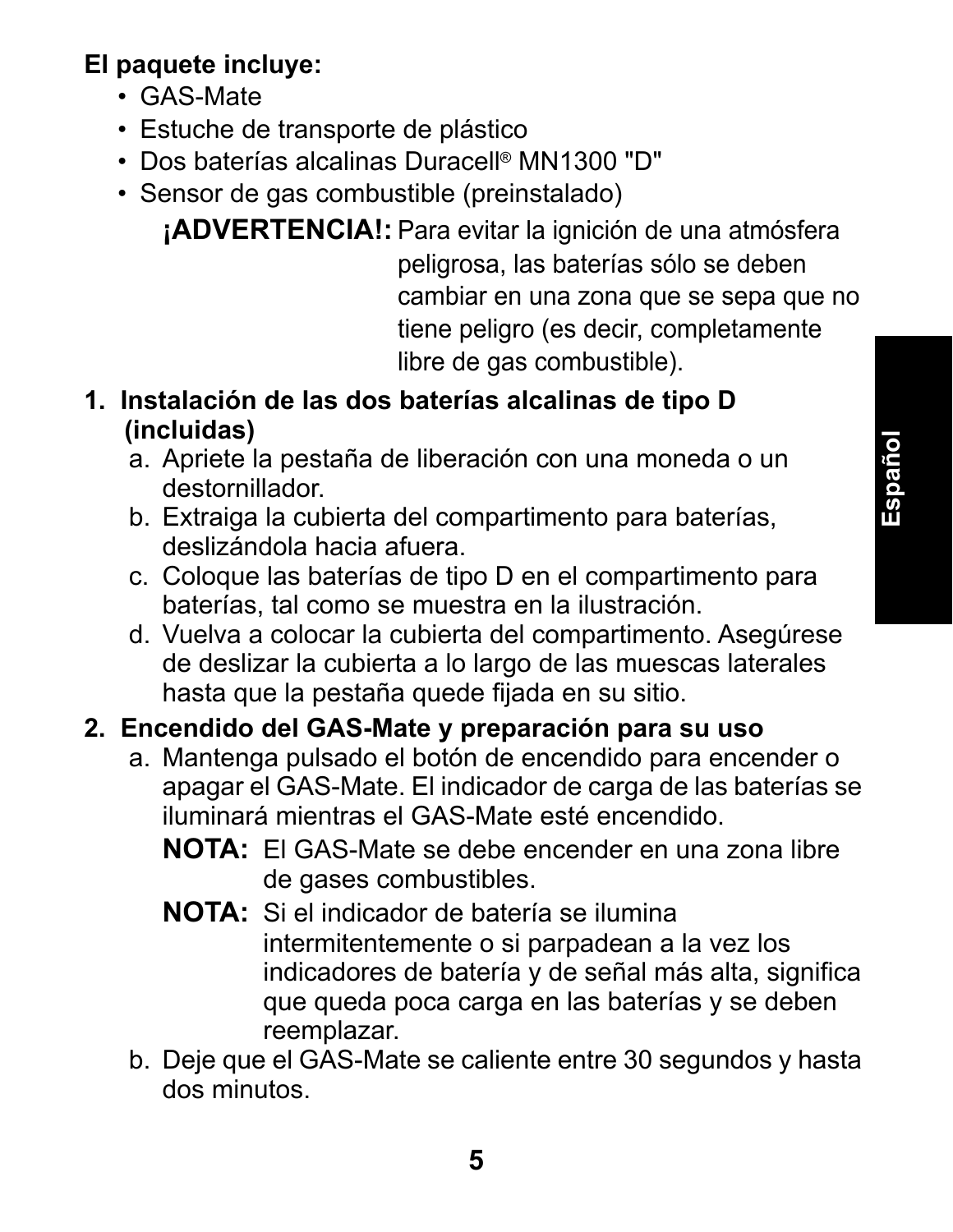- **NOTA:** El GAS-Mate mostrará continuamente una alarma durante el calentamiento y el indicador de fuga más alta se iluminará. Al acabar el calentamiento, el GAS-Mate emitirá un pitido constante.
- c. Si es necesario, ajuste la sensibilidad deslizando el dedo hacia arriba o hacia abajo en el panel táctil. Los indicadores de fuga se iluminarán para indicar el nivel de sensibilidad.
	- **NOTA:** La sensibilidad predeterminada al encender el GAS-Mate es la máxima. Se recomienda usar este ajuste para la mayoría de las aplicaciones.

# **3. Uso del GAS-Mate para detectar fugas**

- a. Cuando se haya completado el calentamiento, acceda al área de prueba.
- b. Coloque la punta del GAS-Mate tan cerca como sea posible del punto de sospecha de fuga.
- c. Mueva lentamente la sonda por encima de cada uno de los posibles puntos de fuga. Si se detecta una fuga, el GAS-Mate emitirá una alarma y se encenderán los indicadores de fuga. Los pitidos de alarma más rápidos o una alarma fija indican una mayor concentración de gas combustible.

**ADVERTENCIA:** El GAS-Mate pone automáticamente a cero el nivel de fondo de gas combustible, por lo que la falta de alarmas no indica necesariamente que el entorno sea seguro.

d. Si se identifica una fuga, separe la sonda de la fuga durante unos segundos y vuelva a colocarla para señalar con precisión la fuga.

Descargue el manual de operación completo en

*www.inficonservicetools.com www.inficonservicetools-europe.com*

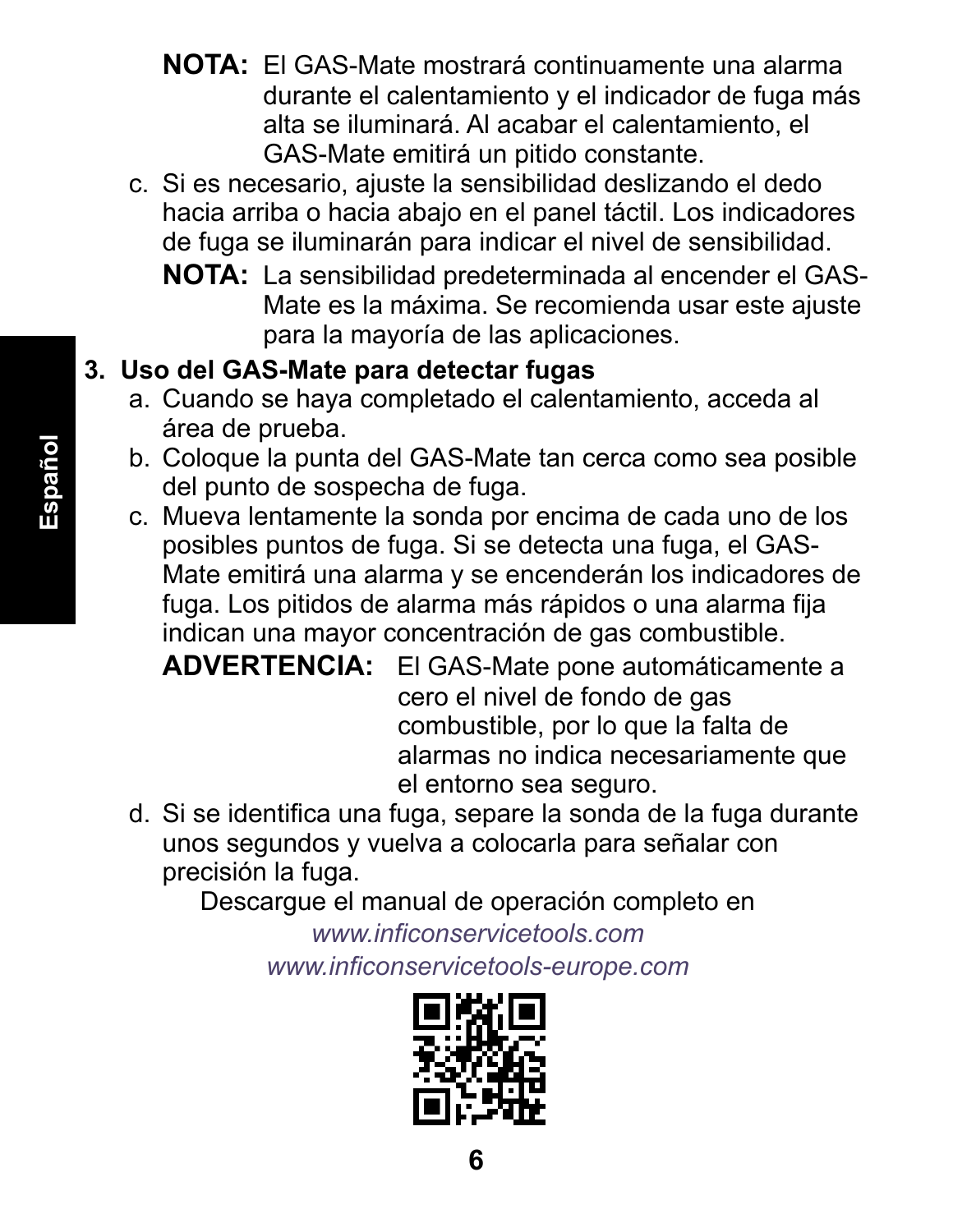## **Lieferumfang des Grundgeräts:**

- GAS-Mate
- Tragekoffer aus Kunststoff
- Zwei Alkali-Batterien des Typs Duracell® MN 1300 "D"
- Sensor für brennbare Gase (vorinstalliert)

**WARNUNG!:**Um eine Entzündung gefährlicher Gase zu verhindern, dürfen die Batterien nur an ungefährlichen Orten ausgetauscht werden, an denen bekanntermaßen keine entzündlichen Gase vorhanden sind.

## **1. Installieren Sie zwei Alkalibatterien des Typs "D" (Teil des Lieferumfangs)**

- a. Drücken Sie die Entriegelungslasche mithilfe einer Münze oder eines Schraubendrehers nach unten.
- b. Schieben Sie den Batteriedeckel von der Sondenspitze fort und nehmen Sie ihn ab.
- c. Legen Sie zwei Batterien des Typ "D" in das Batteriefach ein (siehe Abbildung).
- d. Setzen Sie den Batteriedeckel wieder auf. Achten Sie darauf, den Batteriedeckel entlang der seitlichen Führungen einzuschieben, bis die Entriegelungslasche einrastet.

## **2. Einschalten des GAS-Mate-Lecksuchgeräts und Vorbereitung zur Verwendung**

- a. Schalten Sie das GAS-Mate-Lecksuchgerät durch längeres Drücken des Ein-/Aus-Schalters ein bzw. aus. Die Batterieanzeige leuchtet auf, während das GAS-Mate-Lecksuchgerät eingeschaltet ist.
	- **HINWEIS:** Der GAS-Mate sollte in einem Bereich eingeschaltet werden, in dem keine Brenngase vorhanden sind.
	- **HINWEIS:** Wenn die Betriebsanzeige blinkt oder die Batterieanzeige und die höchste Signalanzeige gemeinsam blinken, sind die Batterien schwach und sollten erneuert werden.
- b. Lassen Sie den GAS-Mate zwischen 30 Sekunden und 2 Minuten lang warm werden.
	- **HINWEIS:** Der GAS-Mate gibt während des Aufwärmens einen Daueralarm ab und die höchste Leckanzeige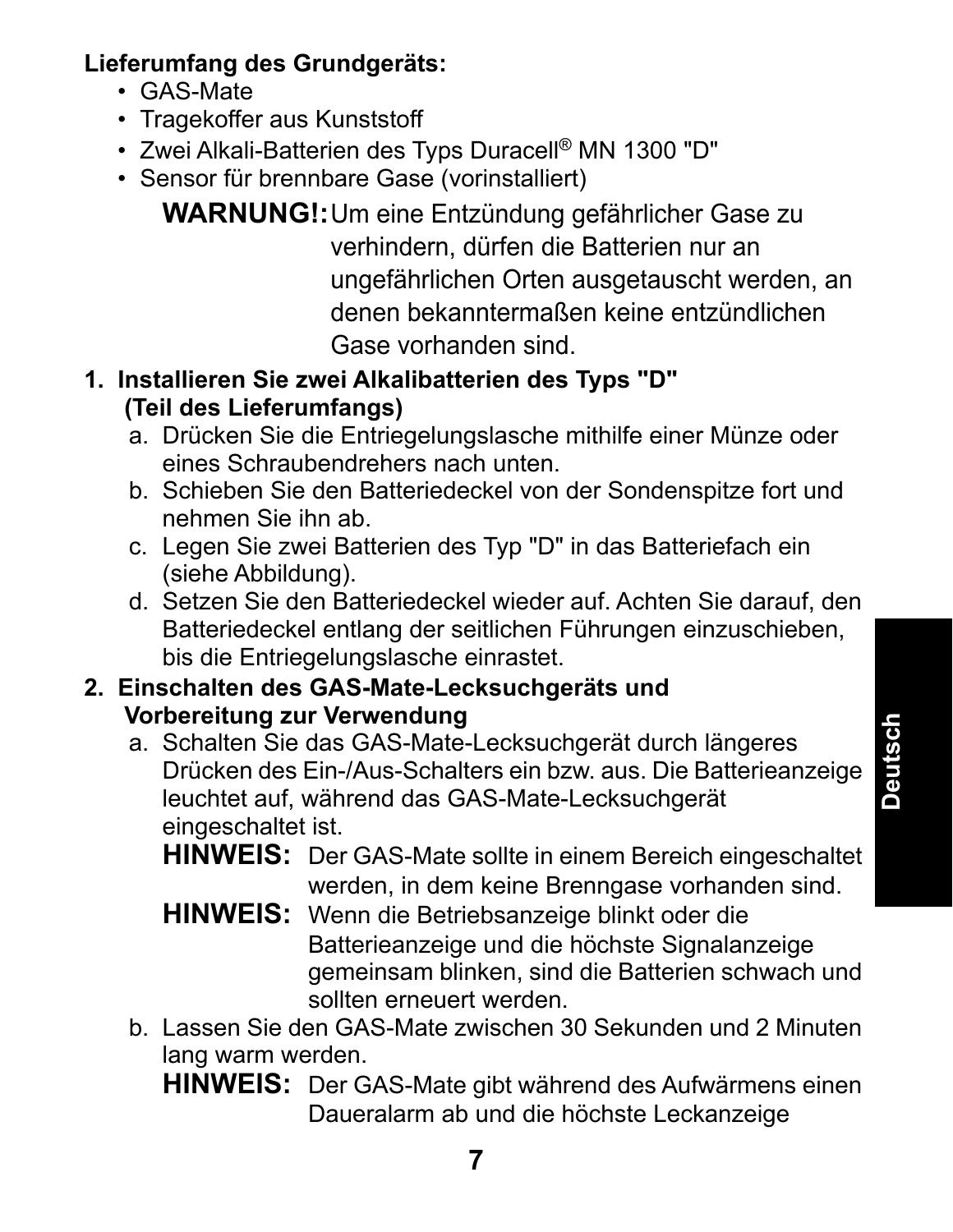leuchtet auf. Wenn der Aufwärmvorgang abgeschlossen ist, gibt der GAS-Mate einen Dauerpiepton ab.

- c. Die Empfindlichkeit lässt sich wie gewünscht einstellen, indem Sie einen Finger nach oben oder nach unten über das Touchpad ziehen. Die Leckanzeigen leuchten auf, um die Empfindlichkeitsstufe anzuzeigen.
	- **HINWEIS:** Beim Einschalten wird auf dem GAS-Mate standardmäßig die höchste Empfindlichkeitsstufe eingestellt. Diese Einstellung wird auch für die meisten Anwendungen empfohlen.
- **3. Verwendung des GAS-Mate zur Leckerkennung**
	- a. Wenn der Aufwärmvorgang abgeschlossen ist, können Sie den zu prüfenden Bereich betreten.
	- b. Setzen Sie die Spitze des GAS-Mate möglichst nahe an der vermuteten Leckstelle an.
	- c. Bewegen Sie die Sonde langsam entlang der einzelnen potenziellen Leckstellen. Wird ein Leck erkannt, signalisiert der GAS-Mate einen Alarm und die Leckanzeigen leuchten auf. Schnelleres Piepen oder ein Daueralarm zeigen eine größere Konzentration an brennbarem Gas an.

**VORSICHT:** Der GAS-Mate setzt die Hintergrundkonzentration des brennbaren Gases automatisch auf Null, so dass ein fehlender Alarm nicht unbedingt eine sichere Umgebung anzeigt.

d. Wenn ein Leck identifiziert wird, ziehen Sie die Sonde für ein paar Sekunden von der undichten Stelle zurück und setzen Sie sie dann wieder an, um die Leckstelle genau zu orten.

> Das komplette Betriebshandbuch können Sie bei *www.inficonservicetools.com www.inficonservicetools-europe.com*

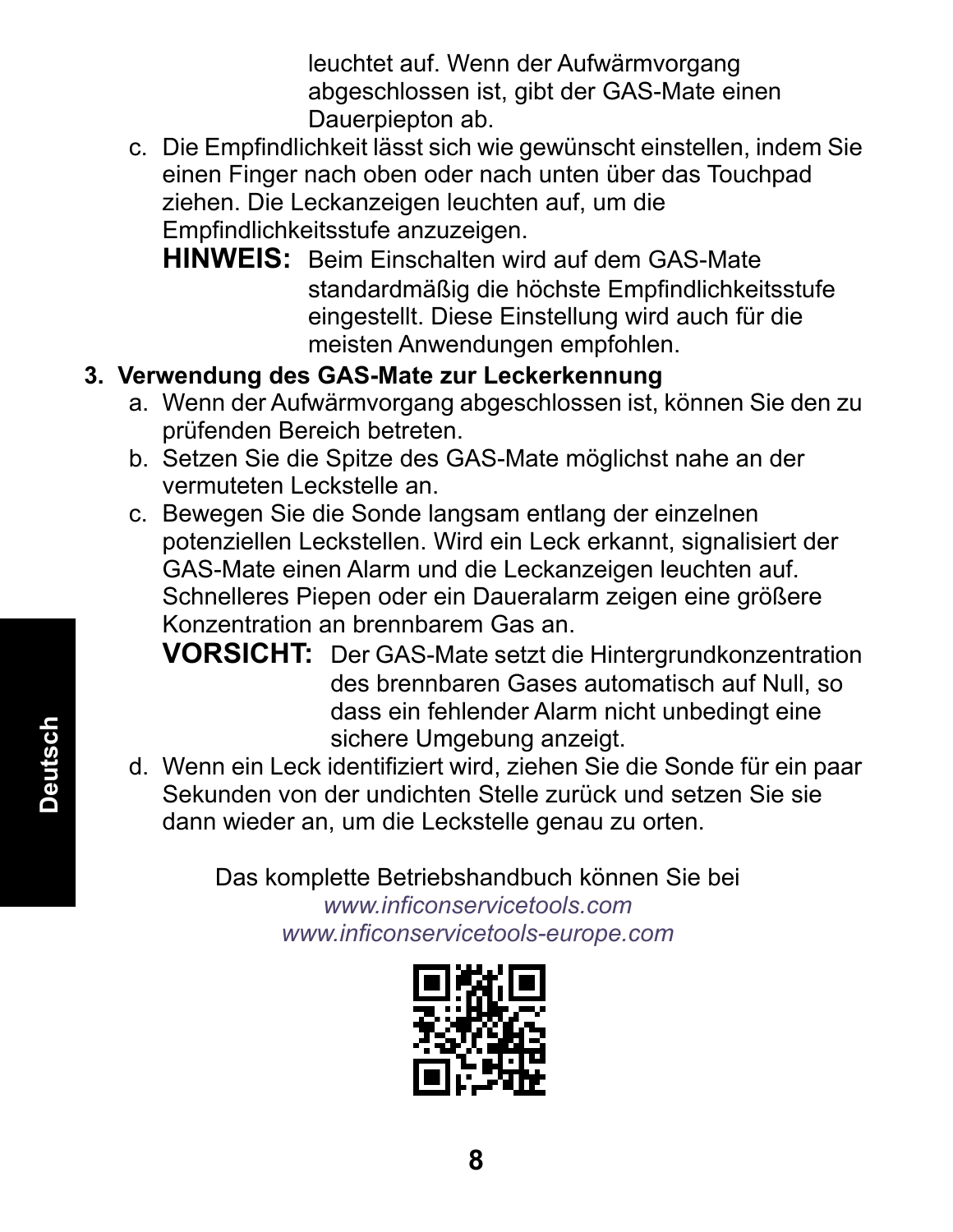**Inclus dans l'emballage :**

- GAS-Mate
- Mallette de transport en plastique
- Deux piles alcalines Duracell® MN1300 " D "
- Capteur de gaz combustible (préinstallé)

**AVVERTENZA!:** Pour éviter une inflammation en atmosphère explosive, les piles doivent être remplacées uniquement dans des zones non dangereuses (c'est-à-dire, totalement exemptes de gaz combustibles).

# **1. Installez deux piles alkalines " D " (incluses)**

- a. Appuyez sur la languette de déverrouillage en utilisant une pièce de monnaie ou un tournevis.
- b. Faites glisser les piles conformément à l'illustration à l'intérieur de leur compartiment.
- c. Insérez les piles " D " tel qu'illustré sur leur compartiment.
- d. Remettez en place le couvercle des piles. Assurez-vous de faire glisser le couvercle des piles le long des rails latéraux jusqu'à ce que la languette de déverrouillage soit engagée.

## **2. Mettez le GAS-Mate sous tension et préparez-vous à son utilisation**

a. Appuyez longuement sur le bouton d'alimentation pour mettre le GAS-Mate sous/hors tension. Le témoin des piles s'allumera pendant que le GAS-Mate est sous tension.

**REMARQUE :** Le GAS-Mate doit être mis en marche dans un endroit exempt de gaz combustibles.

- **REMARQUE :** Si le témoin de piles clignote ou si les témoins de piles et de signal le plus élevé clignotent tous les deux, les piles sont faibles et doivent être remplacées.
- b. Attendez entre 30 secondes et deux minutes que le GAS-Mate se préchauffe.

**REMARQUE :** Le GAS-Mate émet une alarme pendant le préchauffage et le témoin de fuite la plus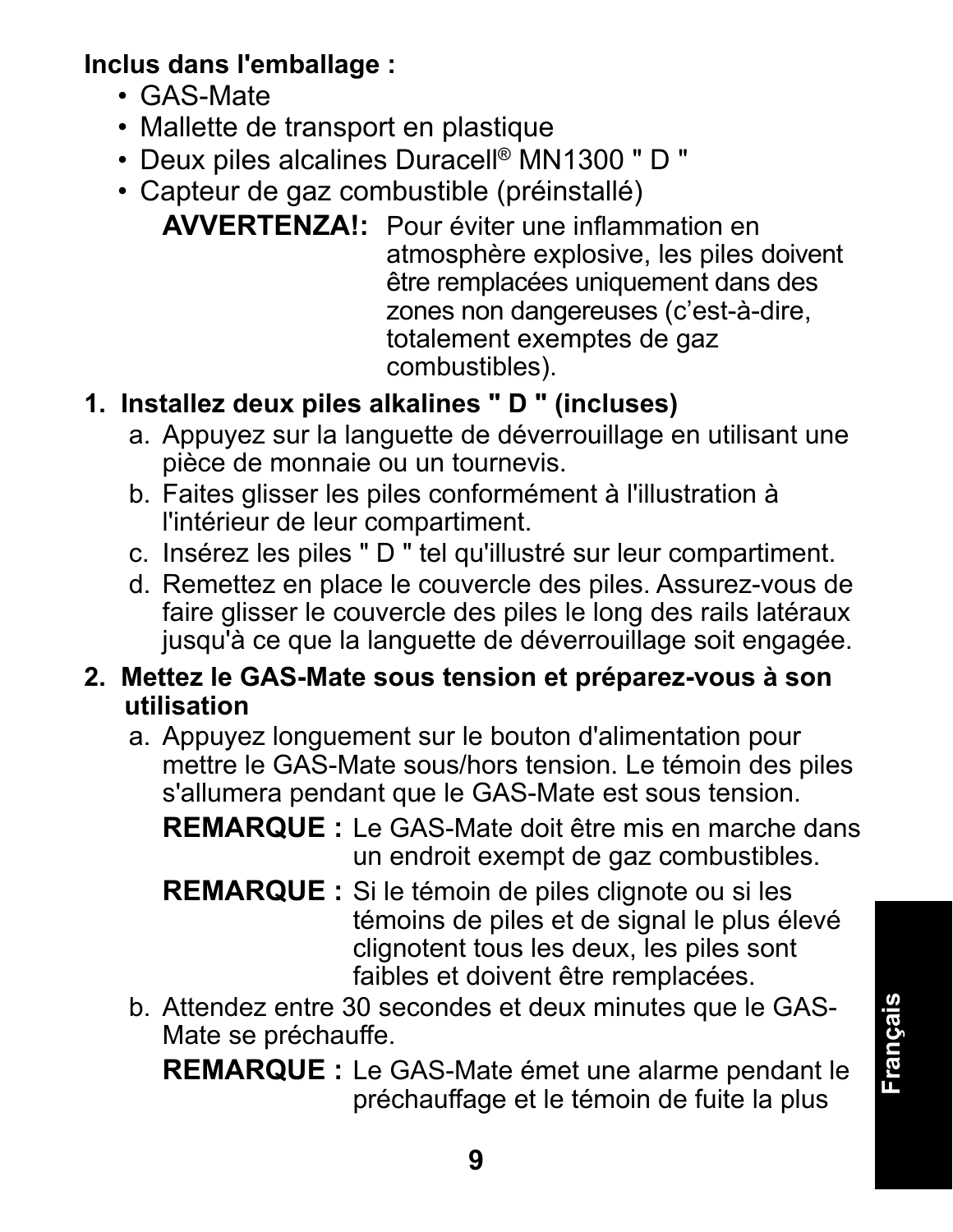élevée s'allume. Le GAS-Mate émet un bip continu quand le préchauffage est terminé.

- c. En cas de besoin, réglez la sensibilité par glissement vers le haut ou vers le bas sur le pavé tactile. Les témoins de fuite s'allument pour indiquer le niveau de sensibilité.
	- **REMARQUE :** Par défaut, le GAS-Mate démarre au niveau maximum de sensibilité. Il est recommandé d'utiliser ce réglage pour la plupart des applications.

## **3. Utilisation du GAS-Mate pour détecter des fuites**

- a. Une fois le préchauffage terminé, entrez dans la zone de test.
- b. Placez l'embout du GAS-Mate aussi près que possible de la fuite suspectée.
- c. Déplacez lentement la sonde devant chaque point de fuite possible. En cas de détection d'une fuite, le GAS-Mate émet une alarme et les témoins de fuite s'allument. Des bips plus rapides ou une alarme continue indiquent une concentration plus importante de gaz combustible.

**PRECAUTION:** Le GAS-Mate remet automatiquement le niveau naturel de gaz combustible à zéro, l'absence d'alarme peut donc ne pas indiquer un environnement sûr.

d. Lorsqu'une fuite est identifiée, éloignez la sonde de la fuite pendant quelques secondes et ramenez-la sur le site de la fuite.

Téléchargez le manuel d'instructions complet sur

*www.inficonservicetools.com www.inficonservicetools-europe.com*

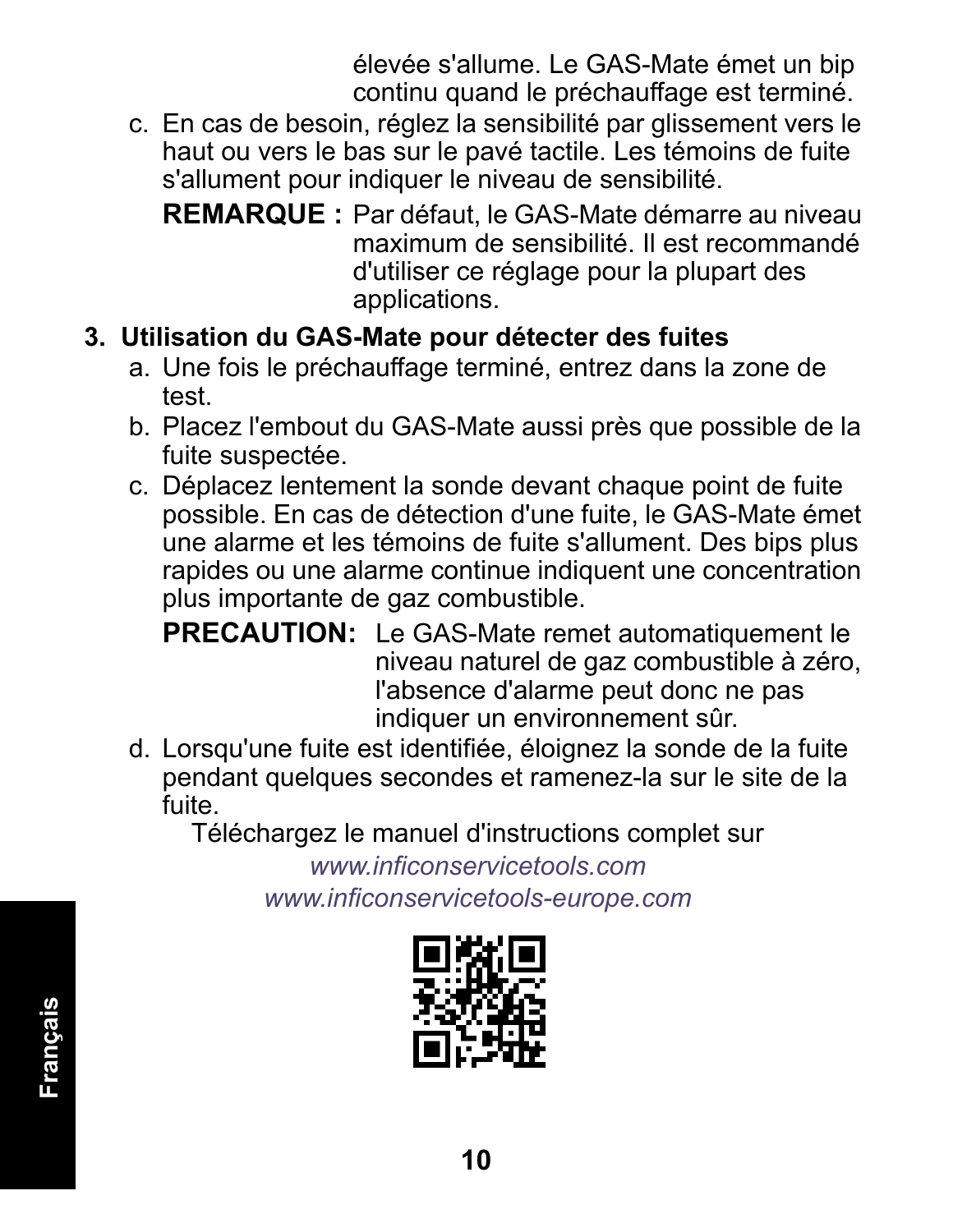## **La confezione include:**

- GAS-Mate
- Custodia di trasporto in plastica
- Due batterie alcaline "D" Duracell® MN1300
- Sensore di gas combustibile (preconfigurato)

**AVVERTENZA!:** Questo simbolo è utilizzato per avvisare l'utente della esistenza di importanti istruzioni di funzionamento e manutenzione, compresi nella documentazione stampata che accompagnano questo strumento.

## **1. Installare le due batterie alcaline "D" (incluse)**

- a. Premere la linguetta di sgancio utilizzando una moneta o un cacciavite.
- b. Far scorrere il coperchio del vano batterie allontanandolo dalla punta della sonda per rimuoverlo.
- c. Inserire le batterie "D" nel modo indicato nell'illustrazione all'interno del vano batterie.
- d. Ricollocare il coperchio del vano batterie. Accertarsi di fare scorrere il coperchio del vano batterie lungo le guide laterali fino al corretto inserimento della linguetta di scatto.

## **2. Attivare GAS-Mate e prepararlo all'uso**

- a. Premere a lungo il pulsante di alimentazione per accendere/ spegnere GAS-Mate. L'indicatore della batteria si illuminerà per segnalare l'accensione di GAS-Mate.
	- **NOTA:** Il GAS-Mate deve essere acceso in un'area priva di gas combustibile.
	- **NOTA:** Se l'indicatore della batteria lampeggia o se l'indicatore di segnale più in alto e quello della batteria lampeggiano insieme, le batterie si stanno scaricando e devono essere sostituite.
- b. Per il riscaldamento del GAS-Mate sono necessari da 30 secondi a due minuti.
	- **NOTA:** Il GAS-Mate segnala la fase di riscaldamento con l'emissione di un segnale acustico e l'indicatore delle perdite più in alto si illuminerà. Quando il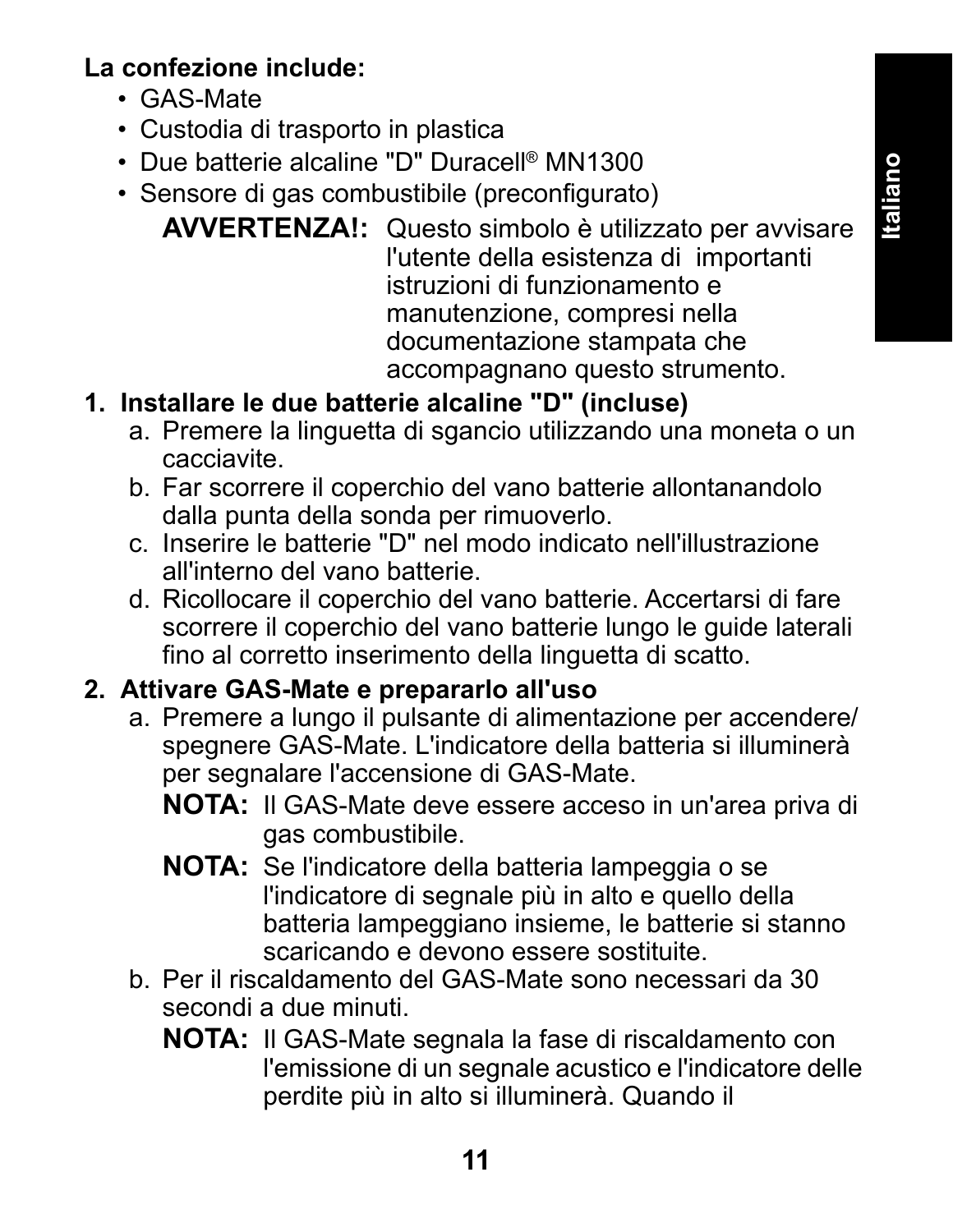riscaldamento è completo, il GAS-Mate emette un segnale acustico costante.

- c. Se necessario, regolare la sensibilità scorrendo verso l'alto o verso il basso sul touchpad. Gli indicatori di perdite si illumineranno per indicare il livello di sensibilità.
	- **NOTA:** L'impostazione predefinita del GAS-Mate è sensibilità massima all'avvio. Si consiglia di usare questa impostazione per la maggior parte delle applicazioni.

# **3. Utilizzare il GAS-Mate per il rilevamento di perdite**

- a. Quando il riscaldamento è completo, accedere all'area di test.
- b. Posizionare la punta del GAS-Mate il più vicino possibile al punto in cui si sospetta la perdita.
- c. Passare lentamente la sonda fino a superare la possibile sorgente della perdita. Se viene rilevata una perdita, il GAS-Mate emette un suono acustico e gli indicatori di perdita lampeggiano. L'emissione più rapida di un suono o un allarme fisso indicano una concentrazione maggiore di gas combustibile.

**ATTENZIONE:** Il GAS-Mate azzera automaticamente il livello di fondo del gas combustibile, quindi l'assenza di allarme potrebbe non indicare un ambiente sicuro.

d. Quando viene identificata una perdita, allontanare la sonda per alcuni secondi e poi riavvicinarla per localizzare la perdita.

Scaricare il manuale operativo completo da

*www.inficonservicetools.com www.inficonservicetools-europe.com*

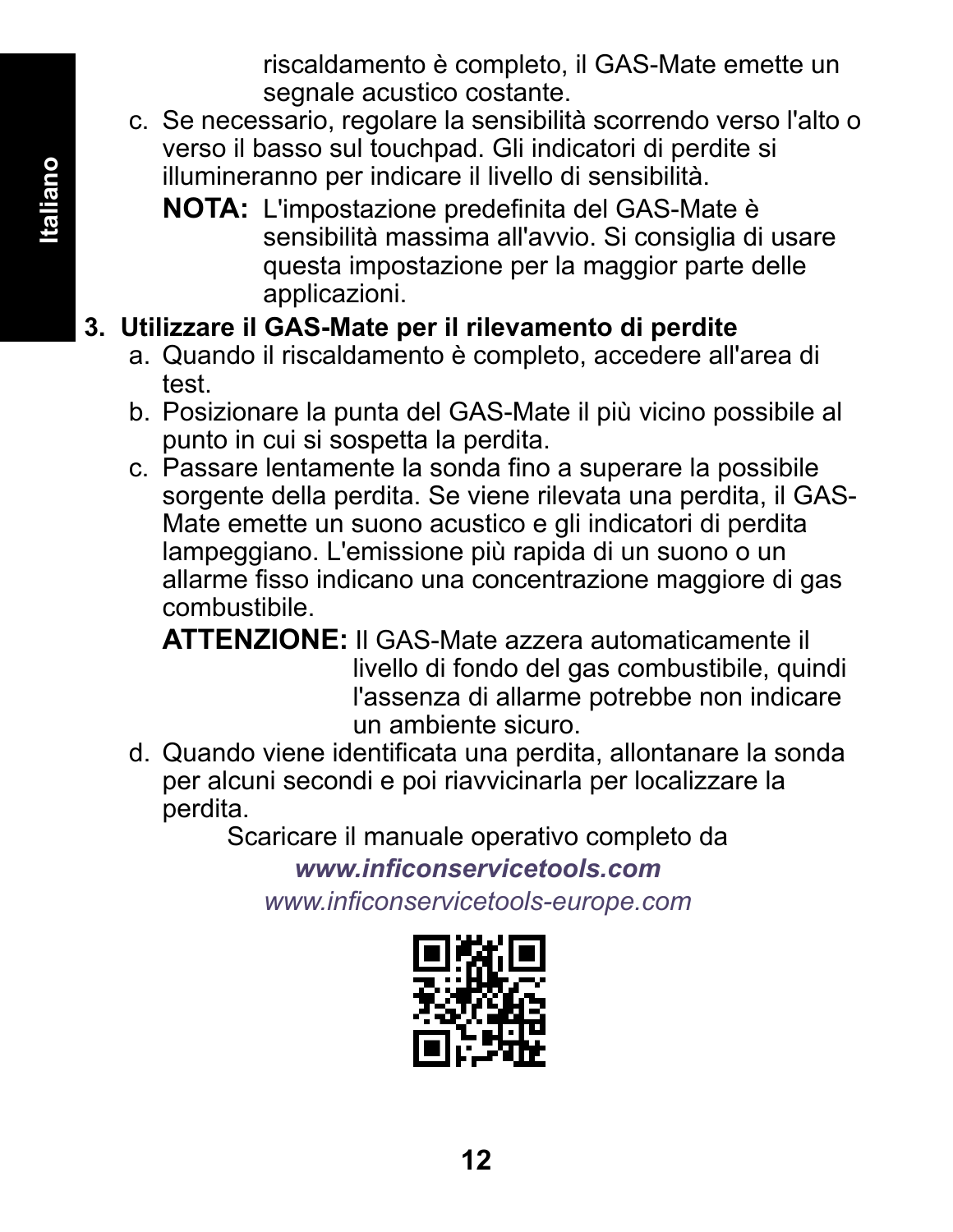包中物品:

- GAS-Mate
- 塑料搬运箱
- 两节 Duracell® MN1300"D"型碱性电池
- •易燃性气体传感器(预装)
	- **警告:**危険環境での発火防止のために、電池は危険ではない (すなわち、可燃性ガスが全く存在しない)と分かって いる場所でのみ交換する必要があります。
- 1. 安装两节"D" 型碱性电池 ( **随附**)
	- a. 使用硬币或螺丝刀按下释放片。
	- b. 将电池盖滑离探针头, 以将其拆卸下来。
	- c. 插入"D" 型电池, 如电池舱图解所示。
	- d. 重新装上电池盖。务必沿着两侧导轨滑动电池盖, 直至卡合 住释放片。

ѝ᮷

- **2. 打开 GAS-Mate. 以备使用** 
	- a. 长按电源按钮, 以打开/关闭GAS-Mate。打开GAS-Mate时, 由量指示灯将亭起
		- 备注 : 应在无易燃性气体区域中打开 GAS-Mate。
		- " 各注: 如果 " 电池 " 指示灯闪烁或如果 " 电池 " 及最高信号 指示灯同时闪烁,则表示电池申量低且需要更换。
	- b. it GAS-Mate 预热, 需时约 30 秒至两分钟。
		- 备注: GAS-Mate 将在预热期间报警,最高泄漏指示灯将亮 起。预热完成后, GAS-Mate 将发出稳定蜂鸣声。
	- c. 如果需要. 可在触摸板上向上或向下滑动来调整灵敏度。泄 漏指示灯将亮起,以指示灵敏度级别。 各注: GAS-Mate 启动时默认设置为最大灵敏度。建议对大
		- 多数应用使用此设置。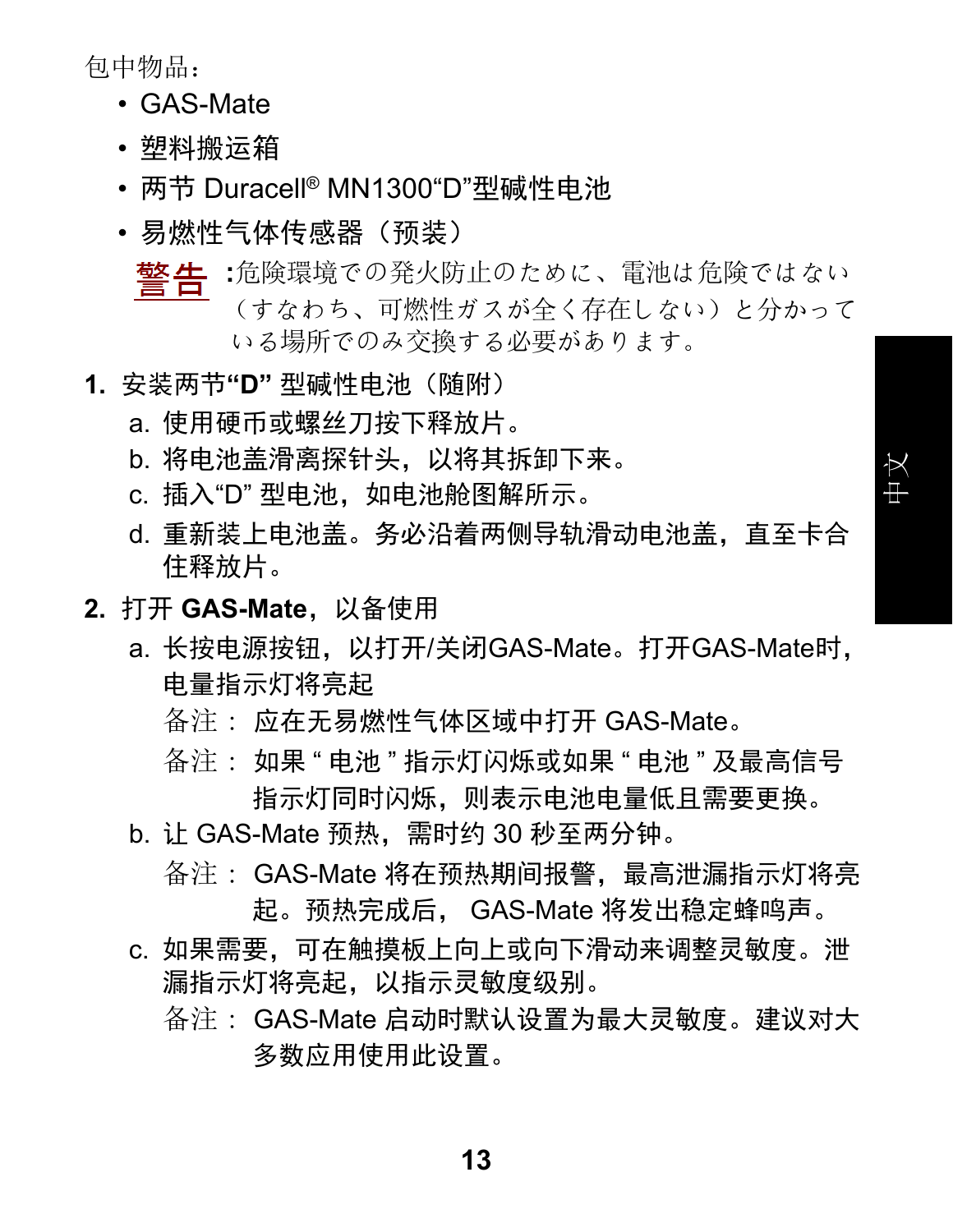- 3. 使用 GAS-Mate 检测泄漏点
	- a. 一旦预热完成. 立即进入测试区。
	- b. 将 GAS-Mate 的探针头尽可能靠近疑似泄漏点。
	- c. 缓慢移动探针,使其经过各个可能的泄漏点。如果检测到泄 漏. GAS-Mate将发出警报. 泄漏指示灯将亮起。较快的哔哔 声或可靠警报表示检测到较高浓度的易燃性气体。 警告: 由于 GAS-Mate 会自动将易燃性气体背暑水平设置为
	- 零水平.因此未发出警报可能不表示环境安全。 d. 确定泄漏点后,将探针从泄漏点移开数秒,然后再移回以精 确定位泄漏点。

从 www.inficonservicetools.com 下载完整的操作手册。

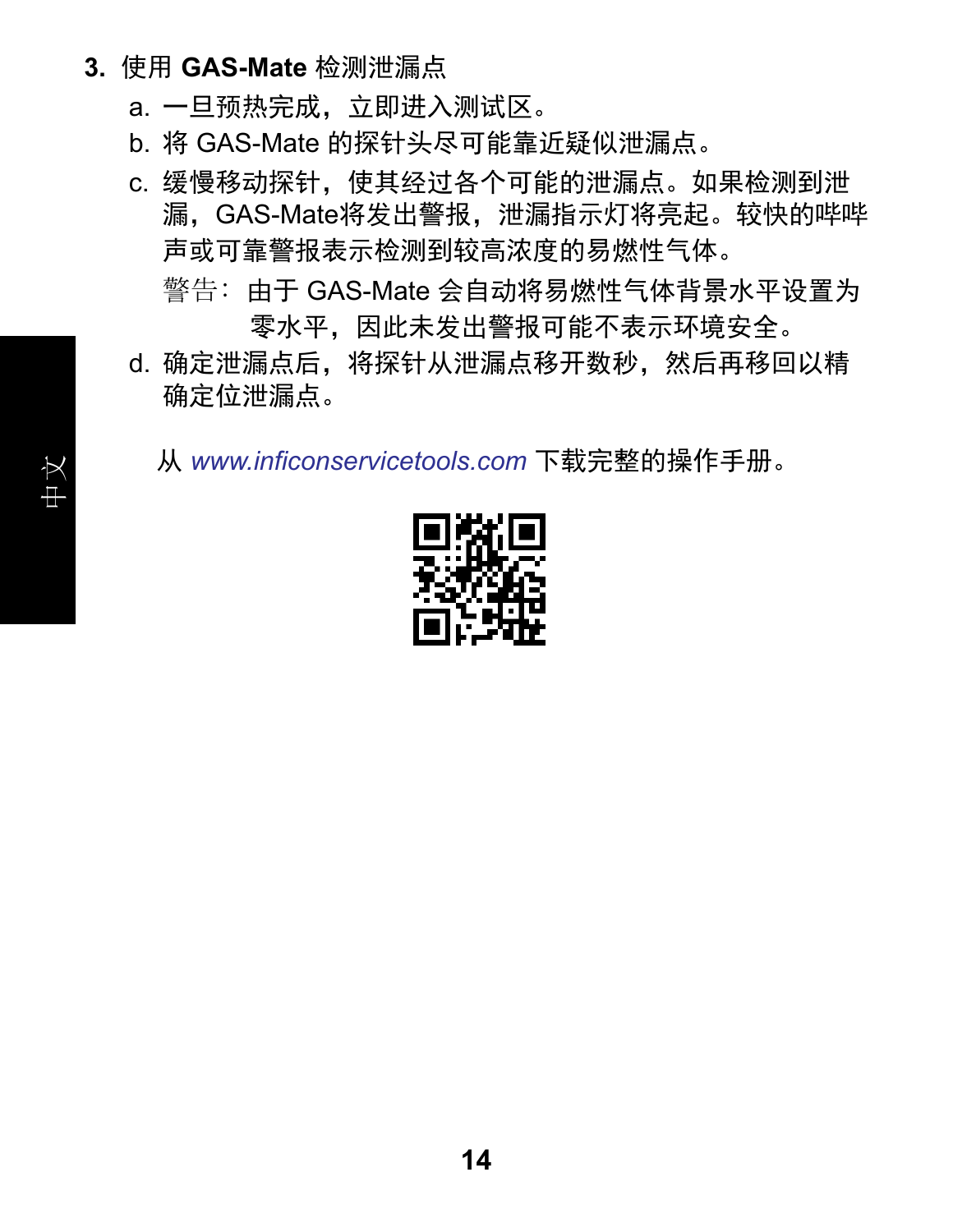\*\*<br /> **/ /**  $\mathbf{x} \in \mathbb{R}$  and  $\mathbf{x} \in \mathbb{R}$  and  $\mathbf{x} \in \mathbb{R}$  and  $\mathbf{x} \in \mathbb{R}$  and  $\mathbf{x} \in \mathbb{R}$  and  $\mathbf{x} \in \mathbb{R}$  and  $\mathbf{x} \in \mathbb{R}$  and  $\mathbf{x} \in \mathbb{R}$  and  $\mathbf{x} \in \mathbb{R}$  and  $\mathbf{x} \in \mathbb{R}$  and  $\math$ 

- GAS-Mate
- プラスチック製キャリングケース
- Duracell® MN1300 単1アルカリ雷池2個
- 可燃性ガスヤンサー(装着済み)

**注 意 :**为避免在危险环境中发生火情,更换电池的操作必须在确定无危险的区域 (即完全不存在易燃气体) 讲行。

- 1. 単1アルカリ雷池×2 (同梱) を装填する
	- a. コインまたはスクリュードライバーを使用して、リリースタブ を押します。
	- b. プローブのチップからバッテリカバーをスライドさせて外します。
	- c. 図の通り、バッテリ コンパートメントの内側に単1バッテリ ࠋࡍࡲࡋᤄධࢆ
	- d. バッテリ カバーを取り付けます。 バッテリ カバーのリリース タブ がかみ合うまで、レールに沿ってバッテリ カバーをスラ ࠋ࠸ࡉࡔࡃ࡚ࡏࡉࢻ
- 2. GAS-Mate を起動し、使用の準備をする
	- a. 電源ボタンを長押しして、GAS-Mate をオン / オフに切り替え ます。 GAS-Mate がオンになっている間、バッテリーイン ジケータが点灯します。

目本語

- 注 : GAS-Mate は、可燃性ガスの無い場所でオンにする必 要があります。
- 注: 電池インジケータが点滅している場合、または電池イ ンジケータとリークインジケータ両方が点滅している 場合には、バッテリの残量が少なく なっているため、 交換する必要があります。
- b. 30秒~2分間待って、GAS-Mateをウォームアップします。
	- 注: ウォームアップ中は GAS-Mate はアラーム音を鳴らし、 リークインジケータ が点灯します。 ウォームアップ が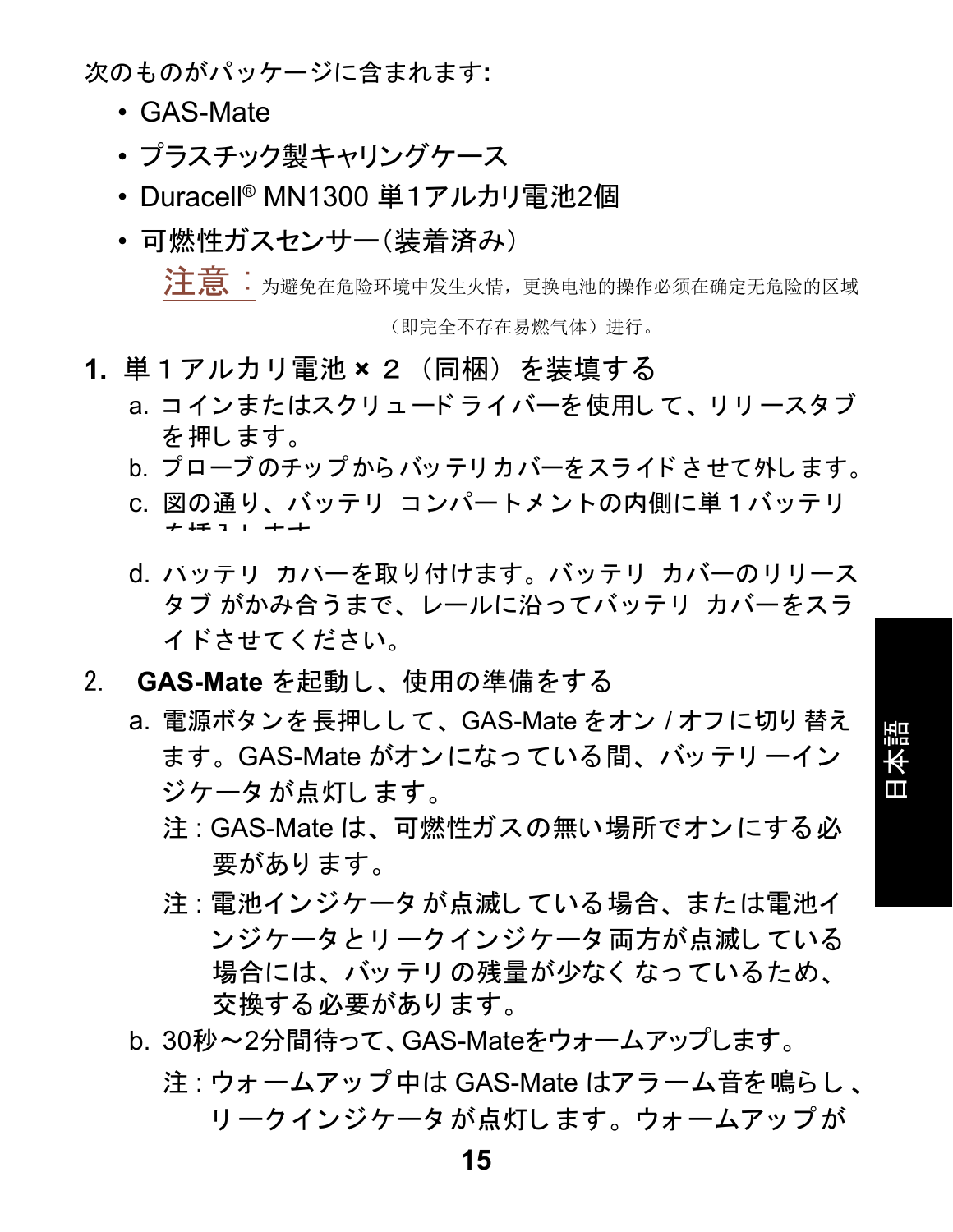完了すると、GAS-Mate のビープ音が 連続的になりま す。

- c. 必要な場合には、タッチパッドを上下に指で滑らせ感度を 調節します。リークインジケータが点灯し、感度レベルを 示します。
	- 注: GAS-Mate は、起動時のデフォルトでは最大感度に なっています。ほとんどの用途でこの設定を使用する ことを推奨しています。
- 3. GAS-Mateを使用してリークを検出する

目本語

- a. ウォームアップが完了すると、テストエリアに入ります。
- b. GAS-Mateの先端をリークが疑われる箇所にできるだけ近づ けます。
- c. プローブを. リークが疑われるポイントの間をゆっくりと 移動します。リークが検出されると、GAS-Mateはアラー ム音を鳴らし、リークインジケータが点灯します。速い ビープ音またはアラーム音の継続は、可燃性ガスの濃度が 高いことを示します。
	- 注意: GAS-Mate は可燃性ガスのバックグラウンドレベル を自動的にゼロにするため、 アラーム音が鳴らない 状況が必ずしも安全な環境ではない場合がありま す。
- d. リークが特定されたら、プローブをリーク箇所から離して 数秒間待ち、ピンポイントでリークが特定された場所にも どります。

*www.inficonservicetools.com*

からより詳しい操作マニュアルがダウンロードできます。